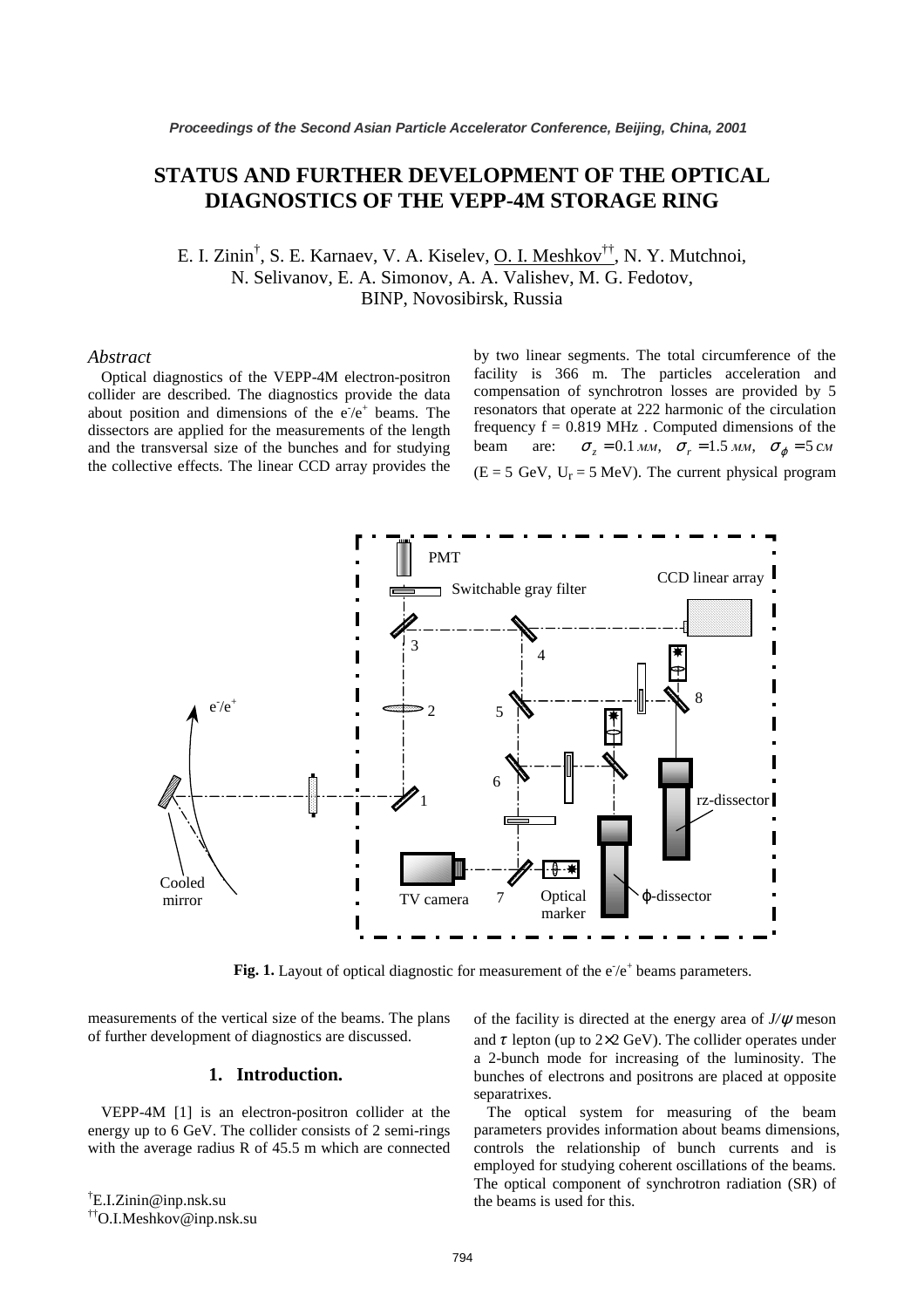### **2. Layout of the optical system.**

Two channels of SR output are located in the bending magnets of the semi-rings and separated by a linear segment. Each channel outputs a radiation of electron or positron beam only. Each channel is equipped with practically identical diagnostic systems (fig. 1).



**Fig. 2.** A screen-shot of the computer monitor with the data of the beams dimensions.

The optical component of SR is reflected from cooled metallic mirror and sent out from the vacuum chamber through a glass window. Mirror 1 matches the SR ray with an optical axis of the system. The beam image is set up on lens 2. Mirrors 3,4,5,8 form a channel for measurement of transverse beam dimensions. The dissector with electromagnetic focusing and deflection is



**Fig 4a.** Investigation of coherent beambeam effects. The turn-to turn signals, recorded of rz-dissector are displayed. A low-frequency envelope is connected with a tune shift.

used for r, z beam dimension measurements (rz-dissector). It is equipped with an indexing mechanism for this. The optical marker can project an image of calibrated net to a photo-cathode of the dissector. This device is used for determining and controlling the linear scale of the

diagnostic. A remote controlled switchable gray filter expands the dynamic range of the system.

A part of a light passing through the semi-transparent mirror 5 is used for measurement of a longitudinal size of the beam. The dissector with electrostatic focusing and deflection is employed for this (ϕ-dissector). It has FWHM of instrumental function at 40 ps.



**Fig. 3.** The measurement of radiation dumping time by application of the rz-dissector.

The light that passed through the semi-transparent mirror 4 is focused on CCD linear array, which measures z (vertical) size of the beam.

PMT records a light that passed through semi-transparent mirror 3. It is applied for precision comparison of the currents of the two electron bunches. This diagnostic is necessary for experiments of energy measurements by the resonant depolarization method [2].

The data of the beam dimensions are displayed at intervals every few seconds on a computer monitor in a



sented at fig. 4a..

control room (fig. 2). Prompt qualitative control of the beams position and shape is performed from the TV picture. All the diagnostics that are mentioned above are collected on the common optical plate.